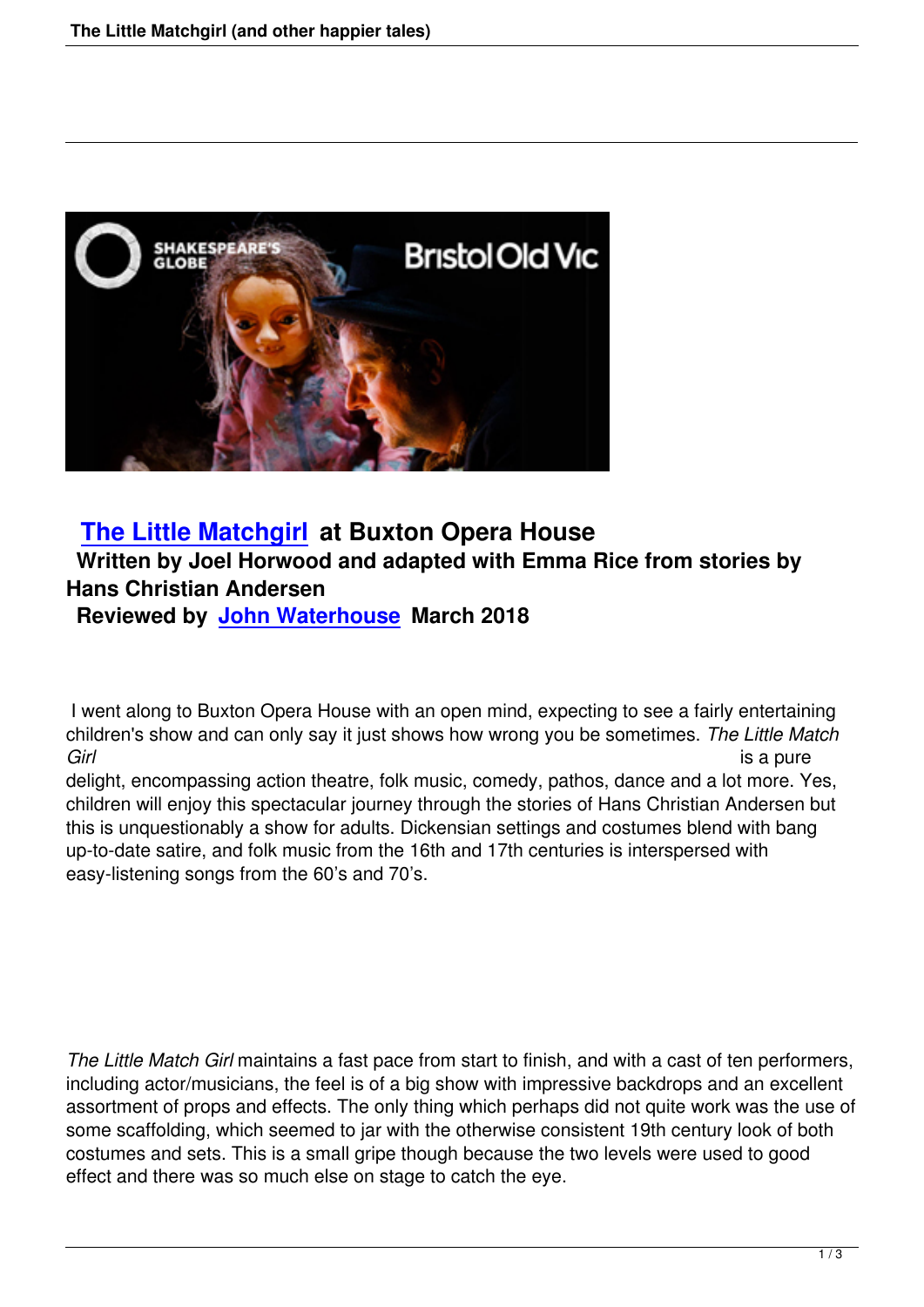It is worth noting that Andersen met Charles Dickens because as this show ably demonstrates, his stories are not such fairy tales but touch on the social unfairness and injustices of the time. It could be said that Hans Christian Andersen was trying to cover many of the same messages as Dickens using a different genre.

*The Little Match Girl* is in some ways presented as an olde time like a music hall experience, with asides to the audience and topical comments whilst remaining rooted in the Victorian time<br>of Andersen. Stand out performances included **Night Ashdown**, excellent of Andersen. Stand out performances included as Old Shuteye, effectively the compere but with a memorable turn as the Emporer, and **Katy Owen**

who showed remarkable versatility as various Andersen characters, some of which were very funny.

### **Guy Hughes**

and

#### **Karl Queensborough**

also put in some great turns, notably as two signing beetles. There really was a magical little world created on stage and the animation of the puppet by

#### **Edie Edmundson**

was remarkable; somehow you could not help really caring about what your head kept you telling was just a marionette.

The musicians deserve special mention because they provided so much more than mere accompaniment to a varied selection of songs. Several of the moods created were simply exquisite with others giving pure energy, with a showcase of styles including jazz, folk, ragtime and a few acoustic re-workings of both pop and popular music. The core band of a double-bass and two guitarists (cum banjo and madelin players) moved round the stage from scene to scene, forming an integral part of the theatrical experience, sometimes joined by cast members on the violin, and even the slide-whistle. *The Little Match Girl* under the musical direction of **Jon**